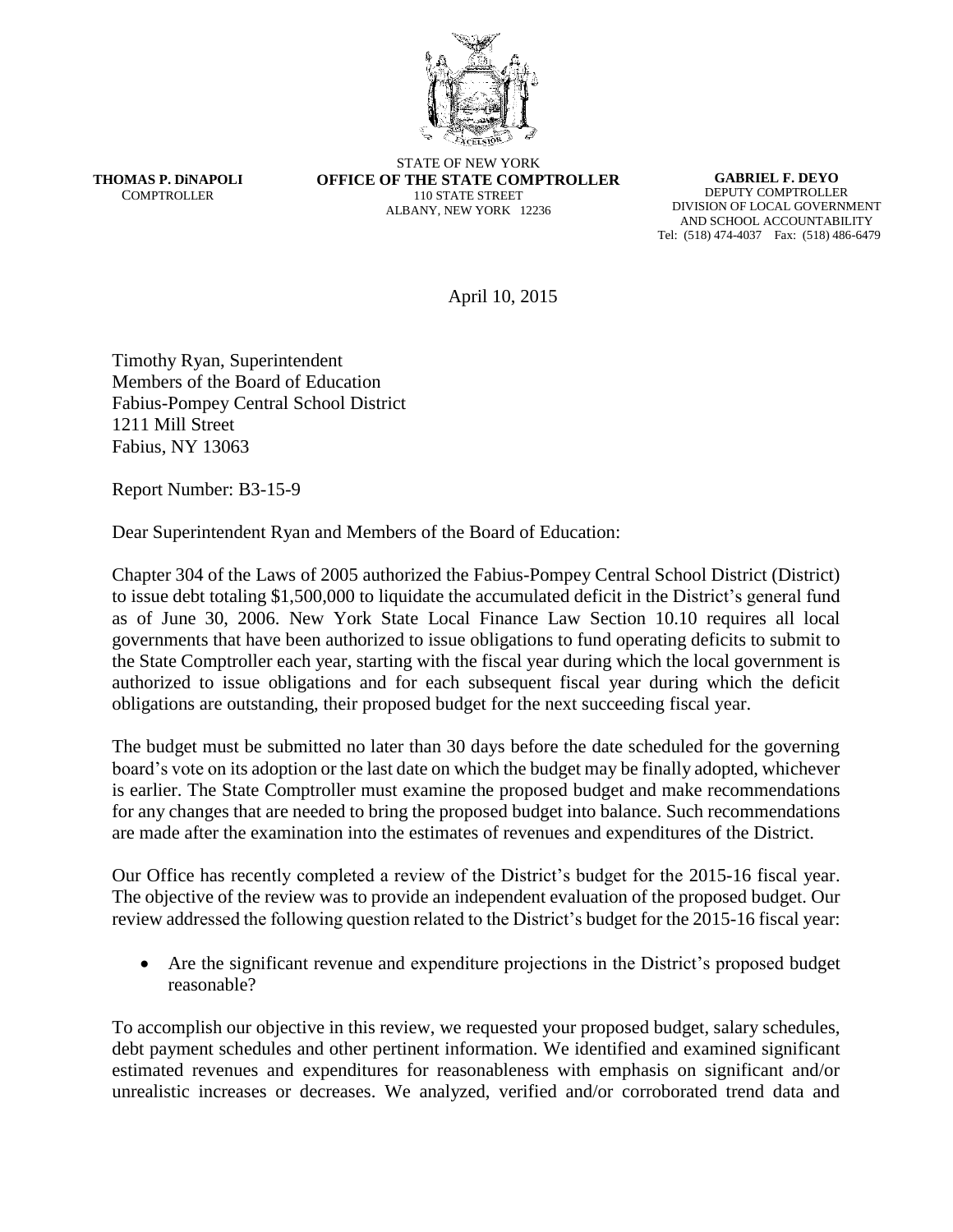estimates, where appropriate. We identified any significant new or unusually high revenue or expenditure estimates, made appropriate inquiries and reviewed supporting documentation to determine the nature of the items and to assess whether the estimate was realistic and reasonable. We also evaluated the amount of fund balance appropriated in the proposed budget to be used as a financing source and determined if the amount of fund balance was available and sufficient for that purpose.

The scope of our review does not constitute an audit under generally accepted government auditing standards (GAGAS). We do not offer comments or make specific recommendations on public policy decisions, such as the type and level of services under consideration to be provided.

The proposed budget package submitted for review for the 2015-16 fiscal year consisted of the following:

- 2015-16 Proposed Budget
- Supplementary Information

The proposed budget submitted to our Office is summarized as follows:

| Fund    | <b>Appropriations</b><br>and Provisions<br>for Other Uses | <b>Estimated</b><br><b>Revenues</b> | Appropriated<br><b>Fund Balance</b> | <b>Real Property</b><br><b>Taxes</b> |
|---------|-----------------------------------------------------------|-------------------------------------|-------------------------------------|--------------------------------------|
| General | \$17,408,772                                              | \$8,900,383                         | \$222,519                           | \$8,285,870                          |

Based on the results of our review, we found that the significant revenue and expenditure projections in the proposed budget are reasonable.

## **Tax Cap Compliance**

The State Legislature and the Governor enacted Chapter 97 of the Laws of 2011 that established a tax levy limit on all local governments and school districts, which was effective beginning in the 2012 fiscal year. The law precludes a school district from adopting a budget that requires a tax levy that exceeds the prior year tax levy by more than 2 percent or the rate of inflation, whichever is less, and certain exclusions permitted by law, unless 60 percent of district voters approve a budget that requires a tax levy that exceeds the statutory limit. A simple majority, or 50 percent of district voter approval, is required if the proposed tax levy does not exceed the statutory limit.

The District's proposed budget complies with the tax levy limit because it includes a tax levy of \$8,285,870, which is within the limits established by law. In adopting the 2015-16 budget, the Board of Education should be mindful of the legal requirement to maintain the tax levy increase to no more than the tax levy limit as permitted by law, unless it obtains the proper voter approval to override the tax levy limit.

We request that you provide us with a copy of the adopted budget.